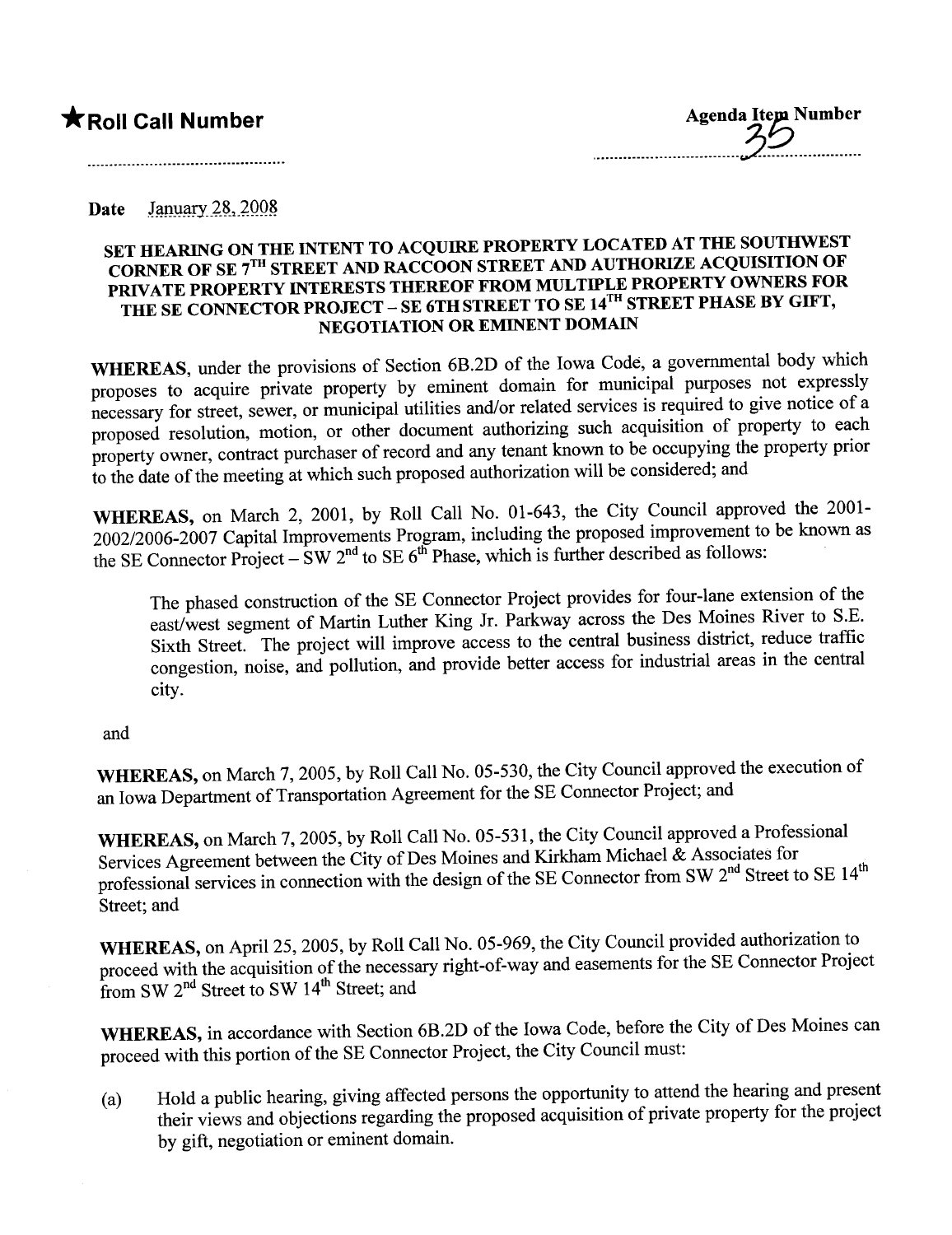# \*Roll Call Number

#### Date January 28,  $2008$

- (b) Adopt a resolution to authorize acquisition of private property for the project by eminent domain.
- $(c)$  Mail notices as required by Iowa Code Section 6B.2D to all property  $c = c$  or  $c = c$ purchasers of record, and any known tenants with any potential for any form of property acquisition activity for said portion of the project.

## NOW, THEREFORE, BE IT RESOLVED BY THE CITY COUNCIL OF THE CITY OF DES MOINES, IOWA:

1. That a public hearing shall be held on February 11, 2008, at 5:00 p.m. in the City Council Chamber, City Hall, 400 Robert D. Ray Drive, Des Moines, Iowa. At that time the City Council will consider the above-described proposal and any other(s) submitted prior to or during the public heanng.

2. That the City Council hereby ratifies and approves the mailing of notices by the Real Estate Division as required by law of the pendency of this resolution and of the time and place of the hearing at which persons interested in the proposed project may present their views and objections regarding the acquisition of private property for muncipal puroses not expressly necessary for street, sewer, or municipal utilities and/or related services for the project by gift, negotiation or eminent domain.

| Moved by | to adopt. |
|----------|-----------|
|----------|-----------|

APPROVED AS TO FORM:

Hinoved As To Form.<br>Henna K. Frank, Assistant City Attorney

Funding Source: 2007-08 CIP, Page Street - 40, Street Improvements, Southeast Connector - SE Sixth to SE Fourteenth Street, STR219.

| <b>COUNCIL ACTION</b> | <b>YEAS</b> | <b>NAYS</b>     | <b>PASS</b> | <b>ABSENT</b> |
|-----------------------|-------------|-----------------|-------------|---------------|
| <b>COWNIE</b>         |             |                 |             |               |
| <b>COLEMAN</b>        |             |                 |             |               |
| <b>KIERNAN</b>        |             |                 |             |               |
| <b>HENSLEY</b>        |             |                 |             |               |
| <b>MAHAFFEY</b>       |             |                 |             |               |
| <b>MEYER</b>          |             |                 |             |               |
| <b>VLASSIS</b>        |             |                 |             |               |
| <b>TOTAL</b>          |             |                 |             |               |
| <b>MOTION CARRIED</b> |             | <b>APPROVED</b> |             |               |

#### **CERTIFICATE**

I, Diane Rauh, City Clerk of said City hereby certify that at a meeting of the City Council of said City of Des Moines, held on the above date, among other proceedings the above was adopted.

IN WITNESS WHEREOF, I have hereunto set my hand and affixed my seal the day and year first above written.

Mayor

City